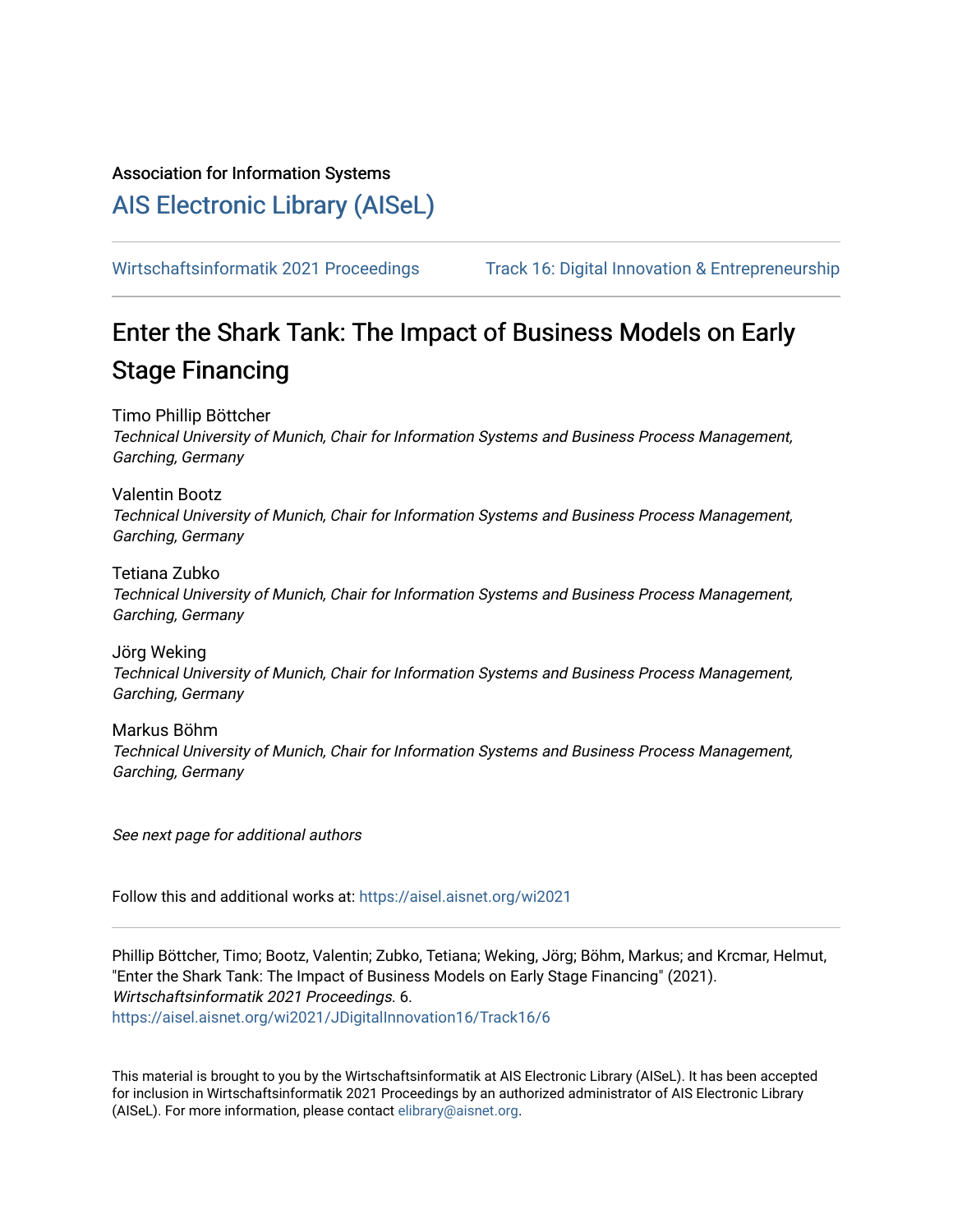# Presenter Information

Timo Phillip Böttcher, Valentin Bootz, Tetiana Zubko, Jörg Weking, Markus Böhm, and Helmut Krcmar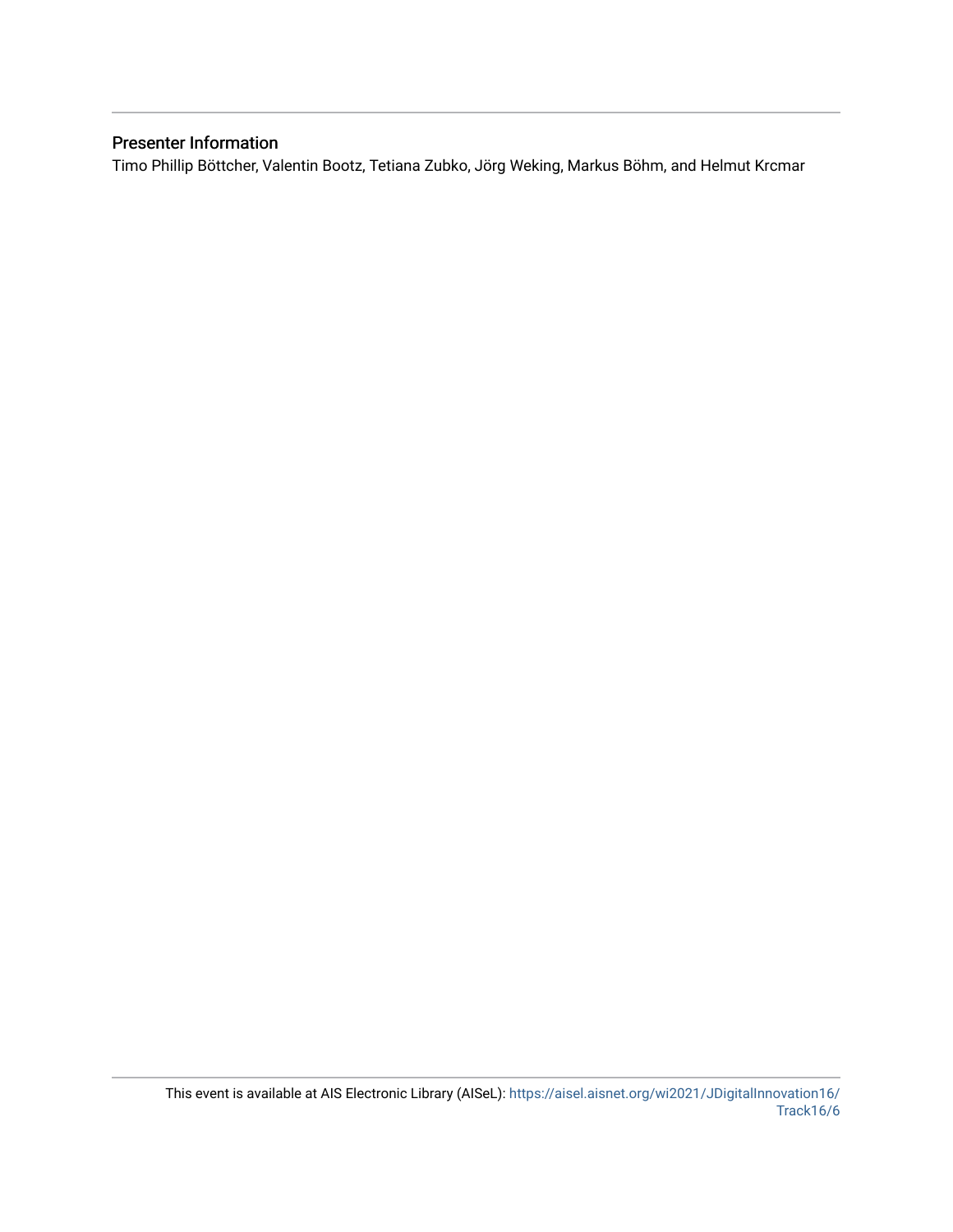# **Enter the Shark Tank: The Impact of Business Models on Early Stage Financing**

Timo Phillip Böttcher<sup>1</sup>, Valentin Bootz<sup>1</sup>, Tetiana Zubko<sup>1</sup>, Jörg Weking<sup>1</sup>, Markus Böhm<sup>1</sup>and Helmut Krcmar<sup>1</sup>

<sup>1</sup> Technical University of Munich, Chair for Information Systems and Business Process Management, Garching, Germany

{timo.boettcher,v.bootz,tetiana.zubko,joerg.weking,markus.boehm, helmut.krcmar}@tum.de

**Abstract.** Investments are the necessary fuel for startup development. However, new ventures face difficulties in obtaining financial investments. The investors aim to invest in startups with high success chances and quick return on investment. The business model (BM) of a startup was proven to be a determinant of its success. However, there is a lack of research on the influence of the BM on the amount of received seed funding. This study analyzes the BMs of 72 startups and the amount of received seed investment. We applied Pearson's productmoment correlation tests to calculate the correlation between these variables. Our research shows a correlation between the BM and the amount of received seed investment. We identify the patterns Two-Sided Market, Layer Player, and Freemium to have a significant positive effect on the investment sum. This research guides entrepreneurs in BM design and contributes to the discussion of success factors for startup success.

**Keywords:** business model, startup, financing.

#### **1 Introduction**

"*It's a unique idea there's no question, the question is it a good idea, and if the Sharks hear a good idea, they'll fight each other for a piece of it*." - Phil Crowley on Shark Tank [1]

Entrepreneurs face a chicken-egg-problem in the early stages of founding a new startup: They need money to finance their early-stage tasks of market evaluation, product development, and market entry. The chances of success depend heavily on this initial funding [2], since they do not qualify for bank loans. However, as they do not have much to present to potential investors but their value proposition and the plan on how to create and capture this value, which is articulated in the business model [3], getting this early-stage financing is a tough task [4, 5]. On the other side, investors take significant risks when investing in early-stage startups. They cannot rely on early market success, sales figures, or other prominent investors' involvement. They need to evaluate the potential success based on the entrepreneurs' business model [6, 7]. Consequentially the available capital for such investments is also scarce [6]. Thus, identifying a good, success-promising business model is crucial for either side.

16th International Conference on Wirtschaftsinformatik, March 2021, Essen, Germany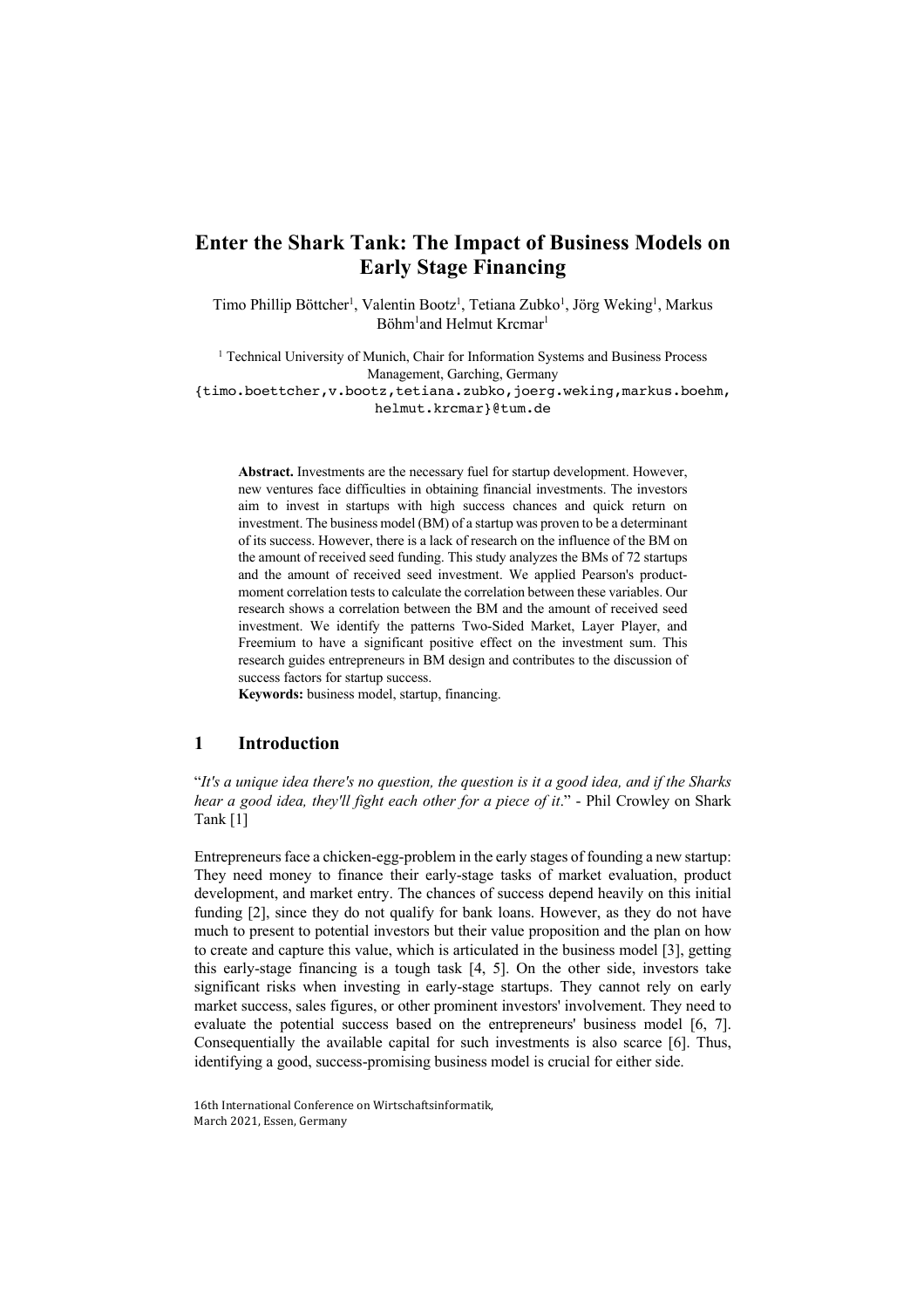Considering that 90% of the new startup ventures fail, investing in startups comes with very high risk [8]. Thus, investors seek ways to evaluate the quality of startups to reduce these risks and increase their chances of receiving a return on investment [8]. However, screening early-stage ventures is a highly noisy process, and evidence on the plausibility of their methods from empirical studies is inconclusive [9]. Due to a variety of challenges, such as limited data at the time of founding and a comparatively small number of successful ventures, the question about the prediction of a startup success remains an open topic of the research [10].

Both sides, entrepreneurs and investors, spend much effort in finding each other and maximize their profit. To evaluate this fit, the business model has emerged recently [11]. It represents a formal, conceptual model of the firm's strategy in terms of its value proposition, value creation, and value capture [12]. For startups, it captures the business idea and the set of activities to create value [13], that can be presented to potential investors [14].

A growing body of scholars has studied the correlation between startup performance and its selected business model [15-18]. The startup performance was measured by outcomes such as startup survival [17] or growth against revenue [15]. Both qualitative and quantitative research show that there is a correlation between a startup's business model and its performance. While research on established firms shows, that unique business models are a source of competitive advantage and even disruption [12, 19, 20], and research on startups in later stages shows that it is a critical factor for survival and success [21-23], research lacks acks investigations in startups' early stages. Even though the early stages of a startup are characterized by ideation and business planning, the influence of the business model on seed investment in startups' early stages is unknown [4]. Therefore, we analyze the relationship between applied business model patterns and the amount of seed investment received by startups. We address the following research question:

#### *RQ: How important is the business model for startups to receive seed investment?*

This paper performs statistical analysis about how the amount of startup seed investments correlates with the applied business model pattern. Our research provides an analysis of specific business model patterns and targets whether some business model patterns receive higher or lower levels of seed investment. For this purpose, we use an industry-independent dataset of 72 startups from the USA. The startups are categorized according to the 55 business model patterns developed by Gassmann, Frankenberger and Csik [24]. We performed a point-biserial correlation to test whether the applied business model pattern influences the seed funding amount.

We contribute to the business model and entrepreneurship research by showing that the applied business model patterns influence the seed investment received by startups. For entrepreneurs, this provides guidance for business model design. For investors, the results help guide their investment decisions.

The remainder of this paper is structured as follows. The second chapter describes related work, including relevant BM literature. The third chapter details the methodology to create and analyze the dataset. In the fourth chapter, we present the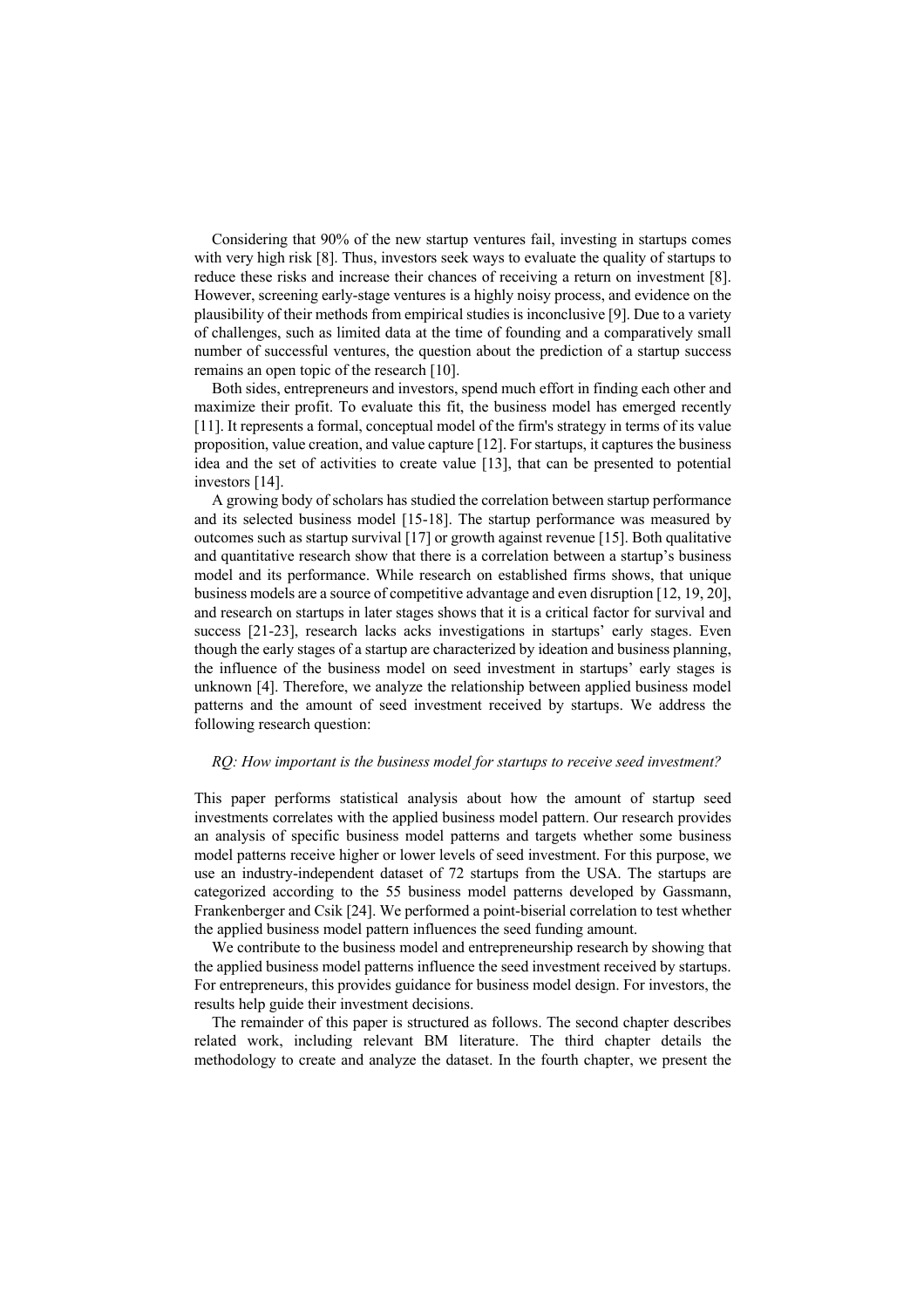results of the statistical analysis, followed by the discussion and implications of these results in chapter five. The final chapter concludes with the contributions of the paper and avenues for future research.

#### **2 Related Work and Hypothesis Development**

In recent years, both academics and practitioners paid much attention to the concept of the business model. Originating in the emergence of e-commerce, digitalization, and digital transformation are key drivers of the concept's popularity. As a formal, conceptual representation of strategy it presents the firm's proposition on how to achieve its goals [14]. It describes how the firm interacts with its environment to create, capture, and deliver value to the customer [12]. Therefore, the business model can be used as a unit of analysis for explaining how firms plan and execute their strategy [25].

Based on the firm's resource-based view, strategy aligns resources and capabilities to achieve a competitive advantage and superior firm performance [26]. Business model scholars build upon this theory to argue the business model, as an articulation of strategy, influences firm performance [27]. A unique business model imposes a superior value creation and capture strategy. It may even be more influential on the created value than the offered product itself, and the business model's innovations provide greater opportunities than innovations of the product [12, 28]. For example, as we can observe in the platform economy, firms can create a differentiating value proposition and competitive advantage by creating a unique and innovative business model. Still, scholars point out that the business model is no holy grail, and no guarantees of success can be given only based on the business model [29]. However, it provides a mean for strategic planning in complex and digital ecosystems as it illustrates the strategy and forces management to question their options [25].

As these findings mainly rely on qualitative research approaches, recent reviews of the field call for more quantitative research to strengthen and validate the existing findings. Most influential are two studies by Zott and Amit [22, 23] analyzing the effect of efficient and novel business model designs on firm performance. These independent constructs were applied in subsequent studies, e. g. Brettel, Strese and Flatten [30] and Kulins, Leonardy and Weber [31]. In the context of entrepreneurship, the business model was shown to influence startup survival [17, 32]. [33] showed that the novelty of business model designs influences startup investors' decisions. Kulins, Leonardy and Weber [31] revealed how business model design influences entrepreneurial firms' market value after they went public.

Based on the qualitative and quantitative researches on the business models, there is a connection between the selected business model and the probability of a startup's success. We argue that the business model of a startup is already influential in its initial phases. Considering that investors need to rely partly on the presented business model and aim to invest in companies with higher success chances and survival rates, to earn a high rate of return from their investments [34], we put forward the hypothesis that the applied business model pattern influences the amount of seed investment a startup receives, visualized in **Figure 1**.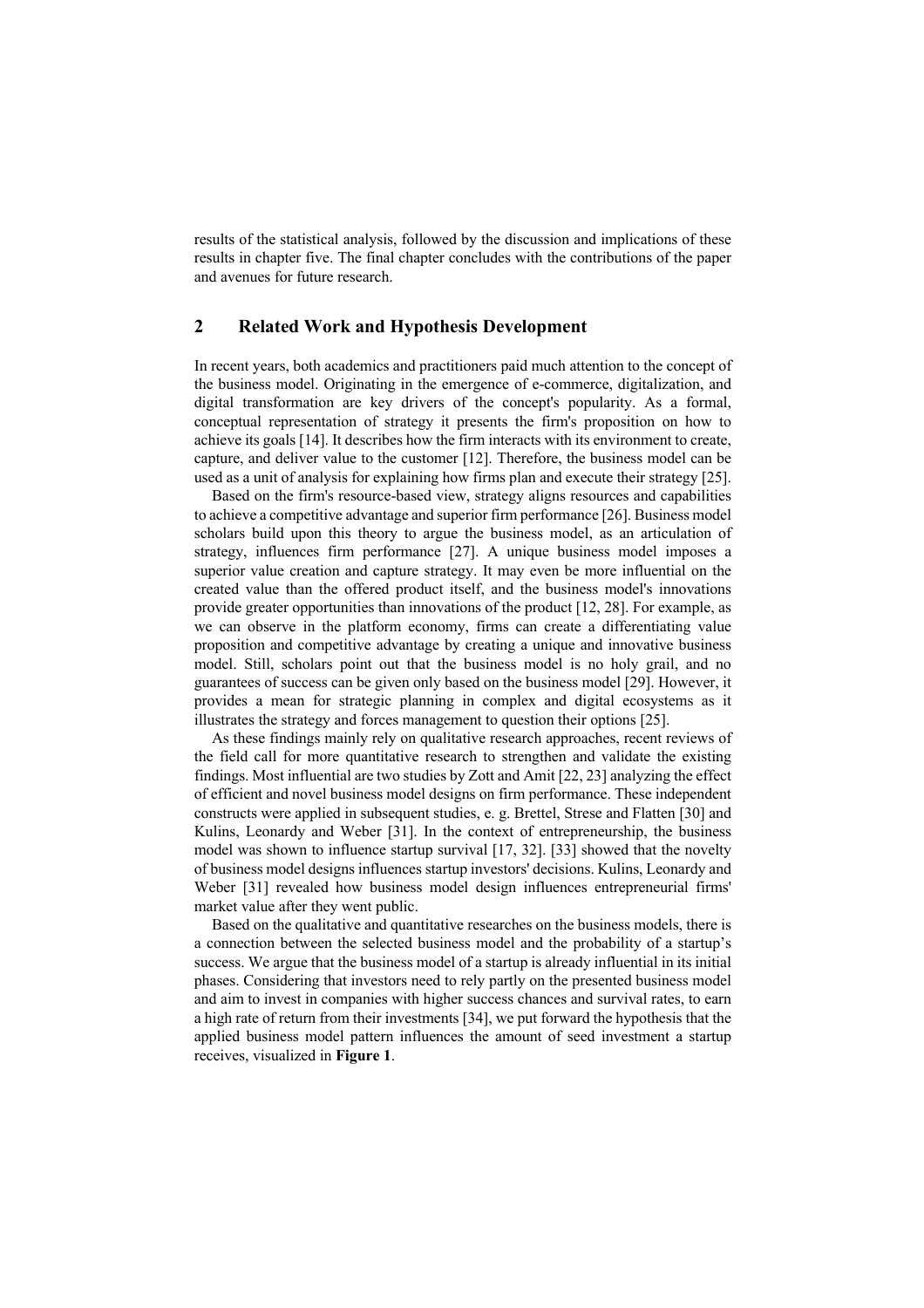*Hypothesis: The applied business model pattern influences the amount of seed investment received by a startup.*

**Figure 1.** Theoretical Model

| <b>Applied Business Model Pattern</b> | intluences | Amount of Seed Funding |
|---------------------------------------|------------|------------------------|
|                                       |            |                        |

## **3 Dataset and Research Method**

Our dataset is based on data from Crunchbase (www.crunchbase.com). This platform provides company insights, including early-stage funding data of startups and their value proposition [35]. To ensure recency, yet avoid any effects linked to the expected decline in venture capital due to the COVID-19 pandemic [36], we looked at seed funding rounds in the fourth quarter of 2019. To obviate inconsistency with investment levels among different countries, we only selected startups founded in the US. A total of 593 startups matched our selection criteria.

Out of these, we randomly selected a sample of 100 startups. Following Böhm, Weking, Fortunat, Mueller, Welpe and Krcmar [15], we coded 55 binary values representing the 55 business model patterns developed by Gassmann, Frankenberger and Csik [24]. The binary values indicate whether a pattern was applied (1) or not (0). This coding resulted in a vector, as illustrated in Table 1, for each startup.

**Table 1.** Example of encoding table of business model pattern applied by startup

| <b>RMP</b><br>$\overline{P}$ | ∼ | - | $\cdots$ | ہ ہ<br>ັ | $\overline{\phantom{a}}$<br>ັ |  |
|------------------------------|---|---|----------|----------|-------------------------------|--|
| nn<br>Appl.                  |   |   | $\cdots$ |          |                               |  |

The business model patterns are labeled 1 to 55 in alphabetical order. To gather the required information for coding, we analyzed the startups based on their Crunchbase profile, their website, and other publicly available information such as news, press reports, and founders' interviews. To ensure reliability, the encoding was performed by 2 of the authors in regular meetings. The coding was done between May and June 2020. During the coding process, 28 of the 100 sampled startups had to be removed from the sample, since the applied business model patterns could not be confidently identified based on the available data.

Figure 1 visualizes the coverage of business model patterns in our dataset of the remaining 72 startups. Out of 55 patterns, 48 were applied by at least one of the startups in the dataset. The five most frequently applied patterns were #11 *Digitalization* (73,6%), #48 *Subscription* (47,2%), #15 *Flat Rate* (43,1%), #32 *Open Business Models* (40,3%) and #18 *Freemium* (38,9%). Overall, the dataset shows a bias towards patterns linked to digital products and services despite being unbiased with regards to the industry.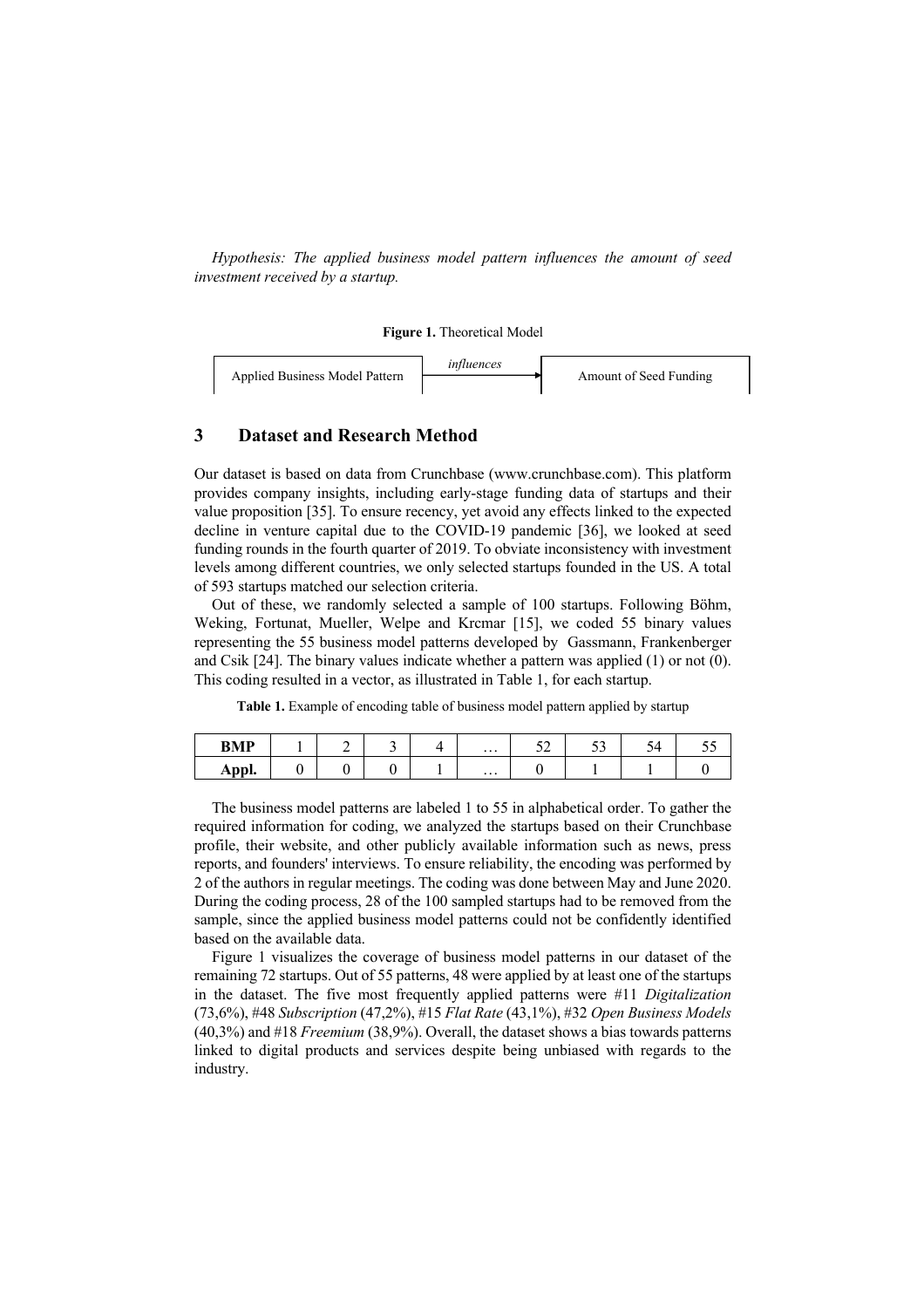#### **Figure 2.** Coverage of Business Model Patterns



To test our hypothesis that the applied business model patterns influence seed funding, we performed point-biserial correlation tests. This equals Pearson's product-moment correlation with one variable represented as interval/ratio data and one dichotomous variable on a nominal/categorical scale [37]. The point-biserial correlation tests provide a coefficient as a measure of strength and direction of the correlation. In our case, the received seed funding (in US dollar) provides our ratio data, while the dichotomous variable indicates the use of the analyzed business model pattern. This allows us to analyze the seed funding received by startups that applied the business model pattern under investigation and compare it with those startups that did not apply it. We have minimized outlier effects caused by small sample sizes by limiting our analysis to these business model patterns where both comparison groups (pattern applied / not applied) contained at least 10 startups. This reduced the number of analyzed patterns from 55 to 17.

After analyzing the impact of all 55 patterns, we used the hierarchical taxonomy by [38] that identifies the following high-level business model patterns: *merchant odel* groups wholesalers and retailers of goods and services [39]. *Multi-Sided Platforms* serve two or more interdependent customer segments, where both segments are required to make the business model work [38]. Besides, we generalize focus on a particular *Customer Group* or market segment and use of a specific *Pricing Model* or *Revenue Stream* and group pattern that change the *Value Network* or the way it is interacted with and ones that offer certain products or services (*Value Proposition*) or develop an offering in a certain way (*Value Proposition Development*) [17].

Table 2 shows the mapping of the original pattern to the high-level generalization. Whenever the original patterns were not as frequent, we grouped startups that applied at least one of them to analyze the high-level pattern's impact. For example, the patterns *Orchestrator* (2,8% of the total sample) and *Self Service* (6,9% of the total sample) were rather infrequent individually. However, we used them when analyzing startups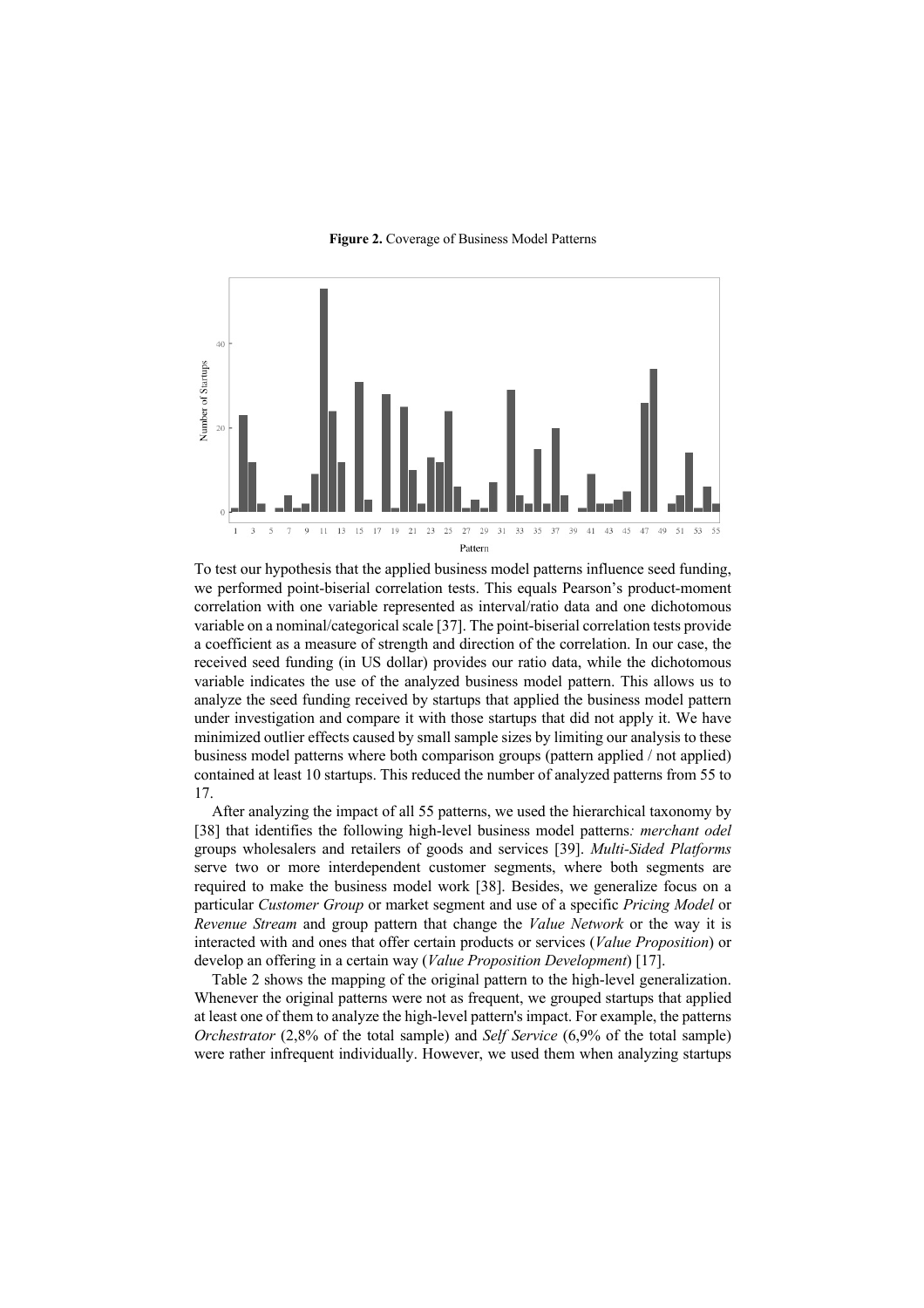that applied at least one *Value Network* pattern (45,8% of the total sample). Besides, the high-level patterns enabled in-group comparisons (e.g., *Subscription* and *Pay-per-Use*).

| <b>High-Level Pattern</b> | <b>Business Model Pattern</b>                            |  |
|---------------------------|----------------------------------------------------------|--|
| Merchant Model            | Direct Selling, E-Commerce, Shop-in-Shop, Supermarket    |  |
| Multi-Sided Platform      | Affiliation, Peer-to-Peer, Two-Sided Market              |  |
| <b>Customer Group</b>     | Aikido, Long Tail, Target the Poor, Ultimate Luxury      |  |
| Pricing Model             | Add-on, Auction, Barter, Fractional Ownership, Freemium, |  |
|                           | No Frills, Pay What You Want, Robin Hood                 |  |
| Revenue Stream            | Cash Machine, Crowd Funding, Flat Rate, Franchising,     |  |
|                           | Hidden Revenue, License, Pay-per-Use, Performance-       |  |
|                           | based Contracting, Rent Instead of Buy, Subscription     |  |
| Value Network             | Integrator, Layer Player, Orchestrator, Revenue Sharing, |  |
|                           | Self Service                                             |  |
| Value Proposition         | Cross Selling, Customer Loyalty, Experience Selling,     |  |
|                           | Guaranteed Availability, Ingredient Branding, Leverage   |  |
|                           | Customer Data, Lock-In, Make More Of It, Mass            |  |
|                           | Customization, Razor and Blade, Reverse Innovation,      |  |
|                           | Solution Provider, Whitelabel                            |  |
| Value<br>Proposition      | Crowdsourcing, Digitalization, From Push to Pull, Open   |  |
| Development               | Business Models, Open Source, Reverse Engineering,       |  |
|                           | Trash to Cash, User Designed                             |  |

**Table 2.** High-Level Pattern Mapping

#### **4 Results**

The results from Pearson's product-moment correlation tests on our original patterns, where our analysis indicates the effects of applying individual patterns on seed funding, are shown in *Table 3*. Positive and negative correlation coefficients (*rpb*) respectively indicate an increase or decrease in received funding when the specific pattern is applied, while a coefficient of zero indicates no correlation. The *p*-values serve as indicators for statistical significance, representing the probability of observing the data seen in our analysis if applying a particular pattern does not affect seed funding [40].

Out of the 17 patterns that were applied by at least  $n = 10$  startups in our dataset, nine revealed a correlation coefficient with a magnitude larger than 0.1. For *Two-Sided Market*, *Layer Player,* and *Freemium*, our data indicated the strongest correlations with larger than 0.2 correlation coefficients. *Direct Selling* and *Aikido* were the only patterns that showed negative correlations. However, only the patterns *Two-Sided Market* and *Layer Player* resulted in a *p*-value < 0.05 indicating significance. Since the *p*-value for the Freemium pattern is only slightly above this 0.05 threshold with a  $p = 0.0592$ , but below the  $p = 0.1$  threshold, we consider this correlation significant.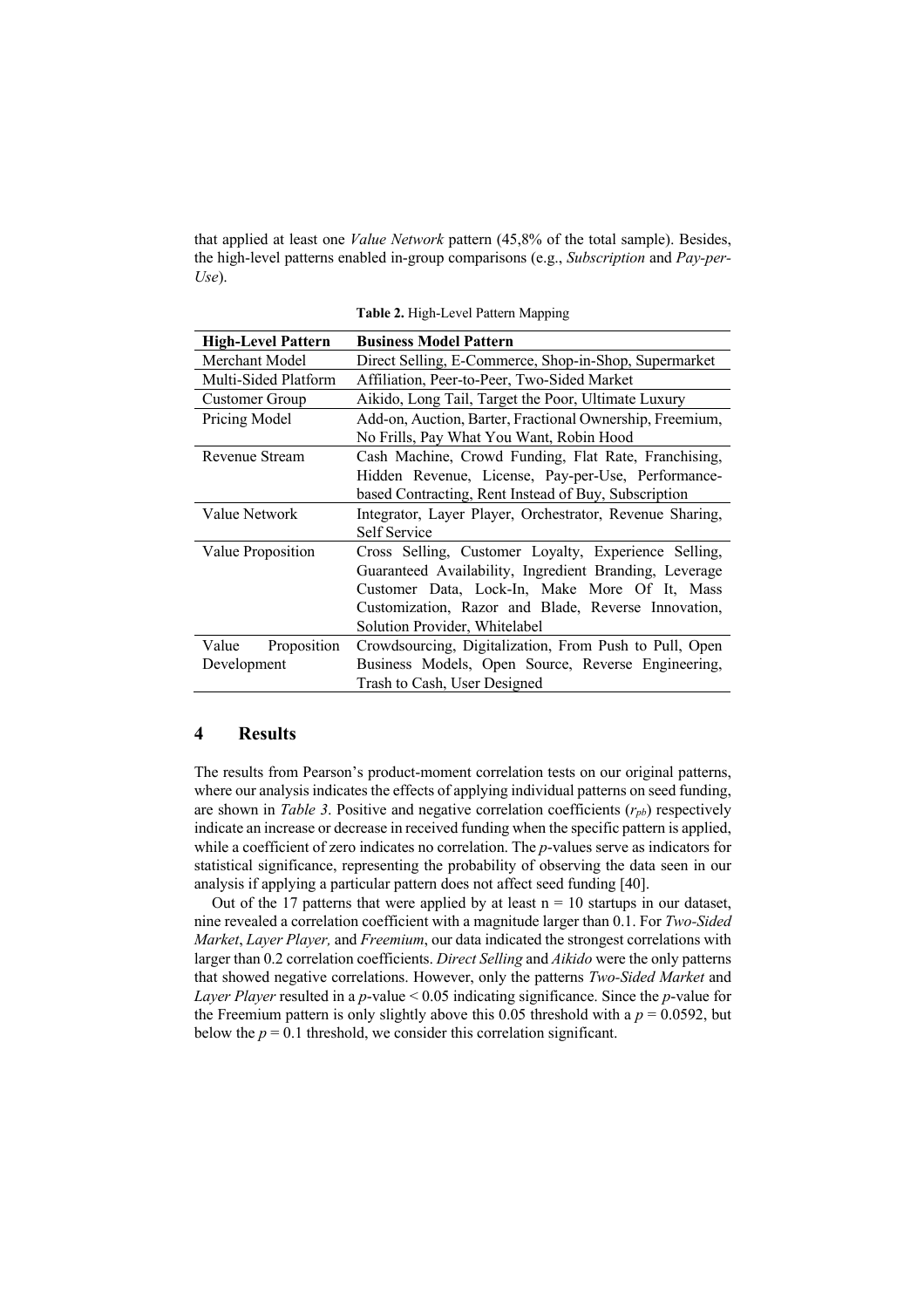| <b>Business Model Pattern</b>    | N  | $r_{\rm pb}$ | p-value |  |
|----------------------------------|----|--------------|---------|--|
| Two-Sided Market (*)             | 14 | 0.2657       | 0.0241  |  |
| Layer Player (*)                 | 12 | 0.2464       | 0.0370  |  |
| Freemium $(+)$                   | 28 | 0.2234       | 0.0592  |  |
| Integrator                       | 13 | 0.1566       | 0.1890  |  |
| Direct Selling                   | 24 | $-0.1309$    | 0.2731  |  |
| Open Business Model              | 29 | 0.1251       | 0.2952  |  |
| Pay Per Use                      | 15 | 0.1203       | 0.3141  |  |
| Aikido                           | 12 | $-0.1054$    | 0.3782  |  |
| Digitization                     | 53 | 0.1034       | 0.3875  |  |
| +p < 0.10; *p < 0.05; **p < 0.01 |    |              |         |  |

**Table 3.** Pearson's Product-Moment Correlations

Exemplary, *Figure 3* visualizes how the correlation effects of the *Freemium* pattern (*rpb*  $= 0.2234$ ) are manifested in our data. The interquartile range for the received seed funding of startups that applied the *Freemium* pattern ( $n = 28$ ) begins at \$1M and ends at \$4.23M with a median of \$2.46M. For startups that did not apply the pattern ( $n =$ 44), the  $25<sup>th</sup>$  percentile is \$0.67M, and the  $75<sup>th</sup>$  percentile is \$2.84M, with a median of \$1.58M.





*Table 4* shows the results of our correlation analysis for high-level patterns. The data indicate that specifying a *Value Network* pattern correlates with higher seed funding at *r* = 0.3149, yet with a low p-value of 0.007. Applying *Pricing Model*, *Revenue Stream*, *Multi-Sided Platform,* or *Value Proposition* pattern also correlates with a slight increase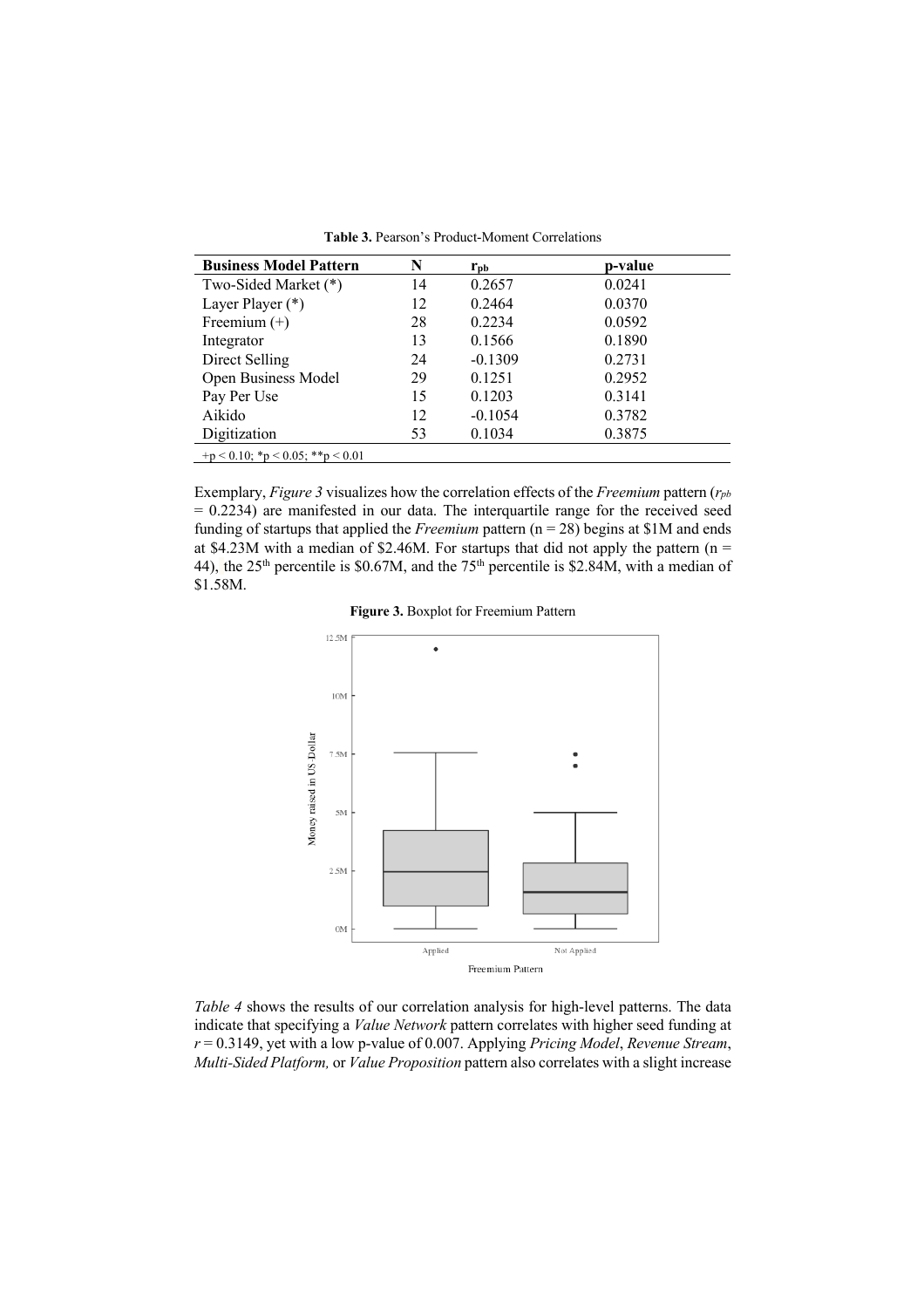in seed funding. Conversely, using *the Merchant Model* pattern correlates with a slight decrease.

| <b>Business Model Pattern</b>    | n  | $r_{\rm pb}$ | p-value |
|----------------------------------|----|--------------|---------|
| Value Network (**)               | 33 | 0.3149       | 0.0071  |
| Pricing Model                    | 35 | 0.1769       | 0.1370  |
| Revenue Stream                   | 59 | 0.1269       | 0.2880  |
| Multi-Sided Platform             | 33 | 0.1264       | 0.2900  |
| Merchant Model                   | 25 | $-0.1198$    | 0.3161  |
| Value Proposition                | 53 | 0.1117       | 0.3504  |
| +p < 0.10; *p < 0.05; **p < 0.01 |    |              |         |

**Table 4.** Pearson's Product-Moment Correlations for High-Level Patterns

## **5 Discussion**

Business model research argues that the business model has its share of influence on firm performance. By applying the concept of business model patterns on a sample of 72 US-startups, we analyzed the correlation between seed funding and business models. First, we showed the effects of 55 patterns elaborated by Gassmann, Frankenberger and Csik [24]. Second, we grouped our original patterns to analyze eight high-level patterns based on research from Weking, Hein, Böhm and Krcmar [38]. We identified three business model patterns (*Two-Sided Market, Layer Player & Freemium*) and one higher-level pattern (*Value Network*) that lead to significantly higher seed funding.

Multiple other studies have investigated the impact of the business model in various economic contexts and for different types of firms [22, 41-44]. However, in organizational research, many factors interrelate and emerge towards firm performance [45, 46]. Researchers' difficulty is to account for these interrelations of complex business ecosystems [47, 48]. Unlike other fields, e. g. medical research, experiments where these factors can be isolated are seldomly persuadable. With this study, we chose the context of early-stage startups. We argued that in this stage the business model is of higher importance since it highlights the startups' plans about their unique value proposition, value creation and capture mechanisms as well as their in this stage activities to implement them [3]. Even though this does not isolate the business model from other influences such as personality traits of founders or previous entrepreneurial experience, it increases its impact on the outcome.

We found the strongest correlational effect for the business model pattern of twosided markets. This pattern is also known as the platform business model that became increasingly popular through digital innovation, created the so-called "platform economy" and disrupted many industries such as mobility, retail, and sports. This popularity, caused by several highly successful startups such as Uber, Amazon, and Urban Sports Club, leads to investors' high expectations. As we noted earlier, early stage investors need to rely on the idea of the startup. Applying a business model that has been successful in other industry contexts provides an opportunity for a successful startup. However, research on digital platforms finds that such markets are often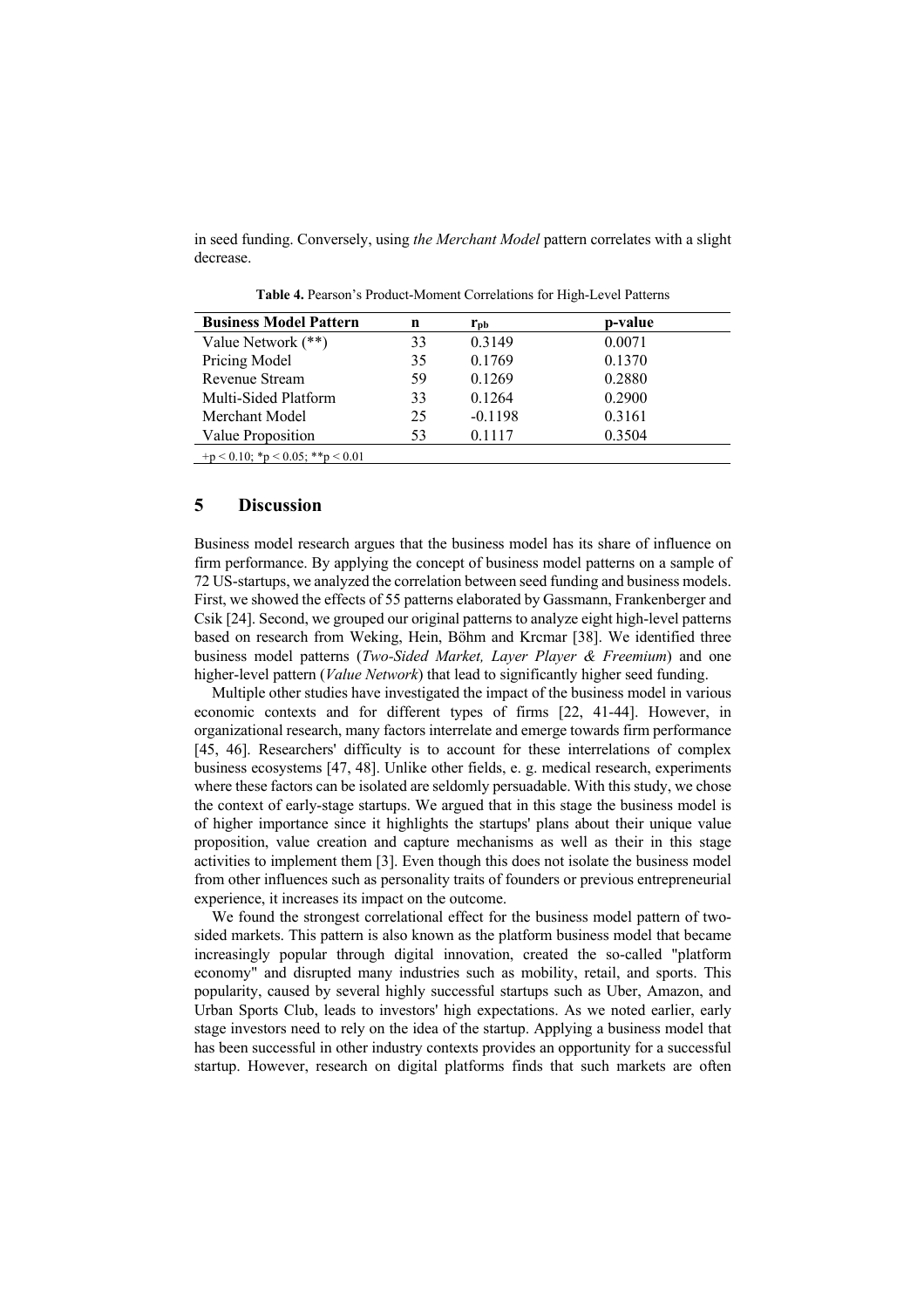characterized by winner-takes-all markets and first-mover advantages [49]. A startup trying to establish its digital platform either in a new market or as a competition to another platform needs to scale fast. The network effects that can and need to be achieved in these markets require the early investment and early success of the platform. If this success is not achieved, it is more likely for the startup to fail. In their study on startups' chances for survival Weking, Böttcher, Hermes and Hein [17] found this negative correlation between the two-sided market pattern and startup survival. Also noting the relatively low number of startups applying this pattern in our analysis, we see the high-risk early-stage investors take when investing in a two-sided market startup. Hence, if they do so, they invest more to increase the chances that the startup can leverage network effects and gain early market success.

Similarly, the Layer Player pattern profits from economies of scale. The pattern describes companies that add single activities to the value creation in a value chain. Therefore, they engage in multiple ecosystems. Just like a digital platform, that needs to leverage network effects and grow fast, a Layer Player needs to establish its service in multiple industries quickly and scale its operations. As seed investors often supply more than just money, e. g. their network, the startups profit from the investment to use the money and the network to establish their services. Connecting the startup in their network shows the trust an investor has in the idea. This trust then manifests in the amount of investment. In their study Weking, Böttcher, Hermes and Hein [17], found that this pattern correlates with startup failure. They argue that it is difficult to establish the service in different industries, as they are often dominated by established players. As their study did not account for the role of investors for startup survival, our findings may propose future research on the influence of seed investment on survival after a specific time.

For the Freemium pattern, we found that the median investment is nearly one million US\$ higher for startups applying this pattern. Like the previously discussed patterns, the Freemium pattern also has gained popularity through the digital transformation. We observe this pattern in almost all areas of digital services such as media (e. g. Spotify), cloud storage (e. g. Dropbox), cloud computing (e. g. AWS) or productivity (e. g. Endnote). The idea behind this pattern is to provide free basic and paid premium services, where the premium customers cross-finance the free offering. Unlike the previous two patterns, this pattern is not centrally related to the value proposition but the value capture. Based on previous research, users are more likely to buy a service or product after being able to test it for free. The challenge for startups applying this pattern is to convert as many users to the premium service as possible. The seed funding helps to create an appealing premium service early, e. g. by providing the most popular music, and to establish the customer base. If the startup succeeds with this, research indicates a higher chance of survival, thus a return on investment for the investors [17].

One may assume that high funding results in higher chances for startup success. However, for the patterns *two-sided market* and *layer player*, our results and the results of Weking, Böttcher, Hermes and Hein [17] do not support this assumption. While our results show higher seed funding for these patterns, their research indicates lower chances of survival of startups. As argued above, the two patterns engage in highly competitive ecosystems. The funding is needed to establish the startup and capture its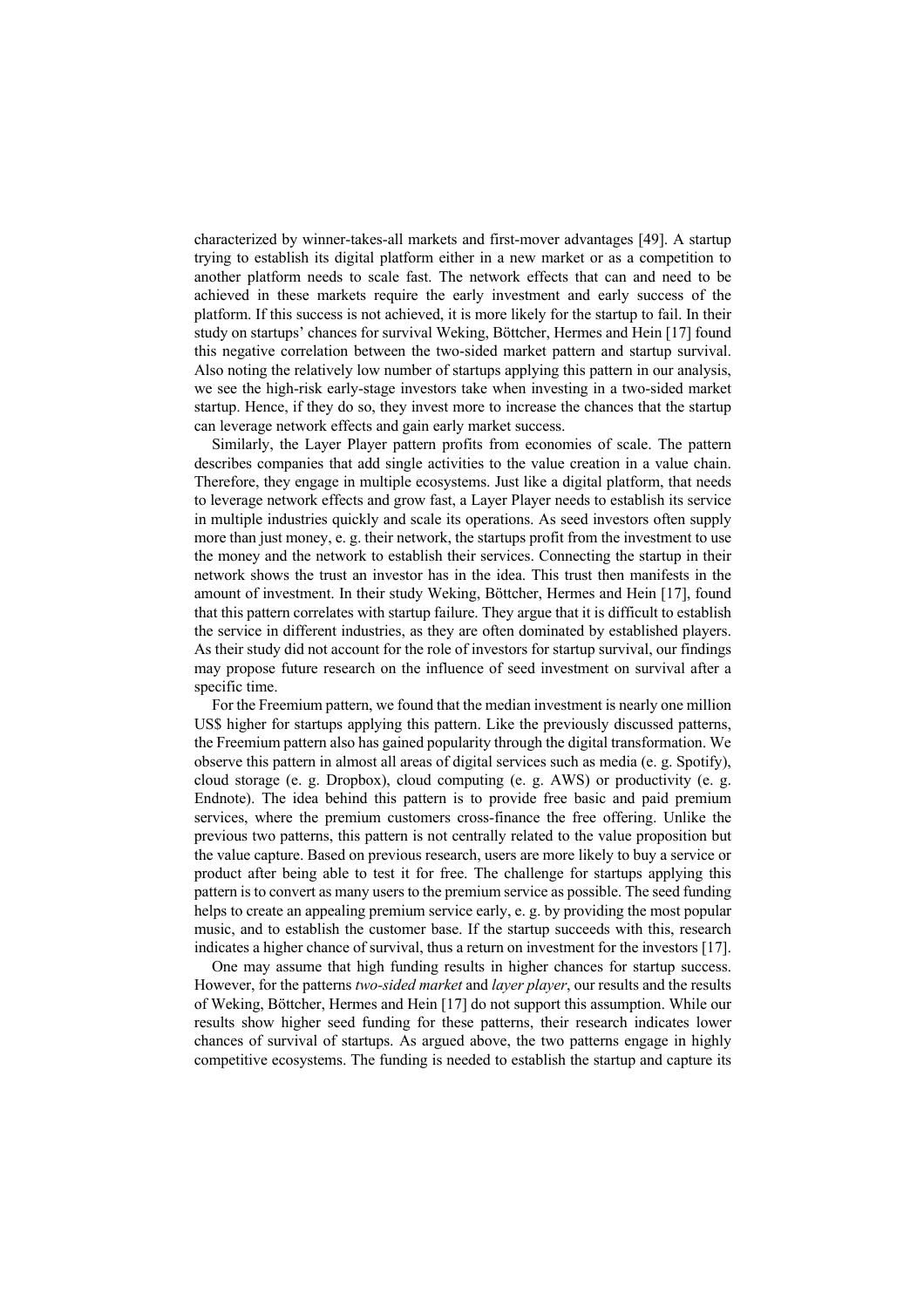share of the value. The popularity and success of connected and integrated business models like digital platforms, e. g. Uber, Amazon, and Urban Sports Club lead to high expectations, thus high investments. However, the lower chances of survival indicate that high early-stage funding does not correlate with startup survival in these ecosystems. Investments in such business models take a high risk in the hope that they will also yield a high reward.

On a higher level, patterns related to the value network are of particular interest for investors. These patterns describe business models that add value-creating activities to a network, participate in the value capture, and generally have close interaction with other business models in their network [38]. For example, we observe such close interactions in digital platform ecosystems, where platform owners, sponsors, complementors, and customers have close interaction. The platform owner is especially interested in keeping his network connected to create lock-in effects to avoid users switching to other platforms. For investors, startups participating in such an interacting network seem worth an investment as they often integrate into existing profitable networks.

#### **5.1 Contributions to Research**

Our paper makes three theoretical contributions. First, we contribute to business model research. As an articulation of a firm's strategy and the planned activities to implement this strategy, the business model provides a novel lens to analyze different strategies' performance. Our results show that the business model influences the amount of seed funding received by a startup. The findings contribute to acknowledging that the business model is a source of competitive advantage and superior firm performance [50-53]. We address several calls for research [16, 54, 55]. We provide quantitative, industry-independent results to demonstrate business model performance, thus achieve generalizability. The identification of specific, tangible business model patterns supports the understanding that the business model is a source of competitive advantage.

Second, we contribute to entrepreneurship research by providing further explanations of startup performance. Our results show how startups with different business models receive different amounts of seed investment. In particular, we identify three business model patterns (*two-sided market, layer player*, and *freemium*) that significantly increase the investment sum. As funding is an essential factor for startup success [2], this contributes to the discussion about the influence of the business model on startup success [56].

Third, we contribute to research on ecosystems. Driven by the rapid development of digital technologies, today's business environment is characterized by complexity and uncertainty [47]. Firms become more and more intertwined, and value is created by firm networks rather than value chains [57]. For these networks, the theory of the ecosystem has emerged recently [58]. We show that investors invest more money in platform business models (two-sided market) that try to create a new platform ecosystem and in layer players that add services to complex firm networks. This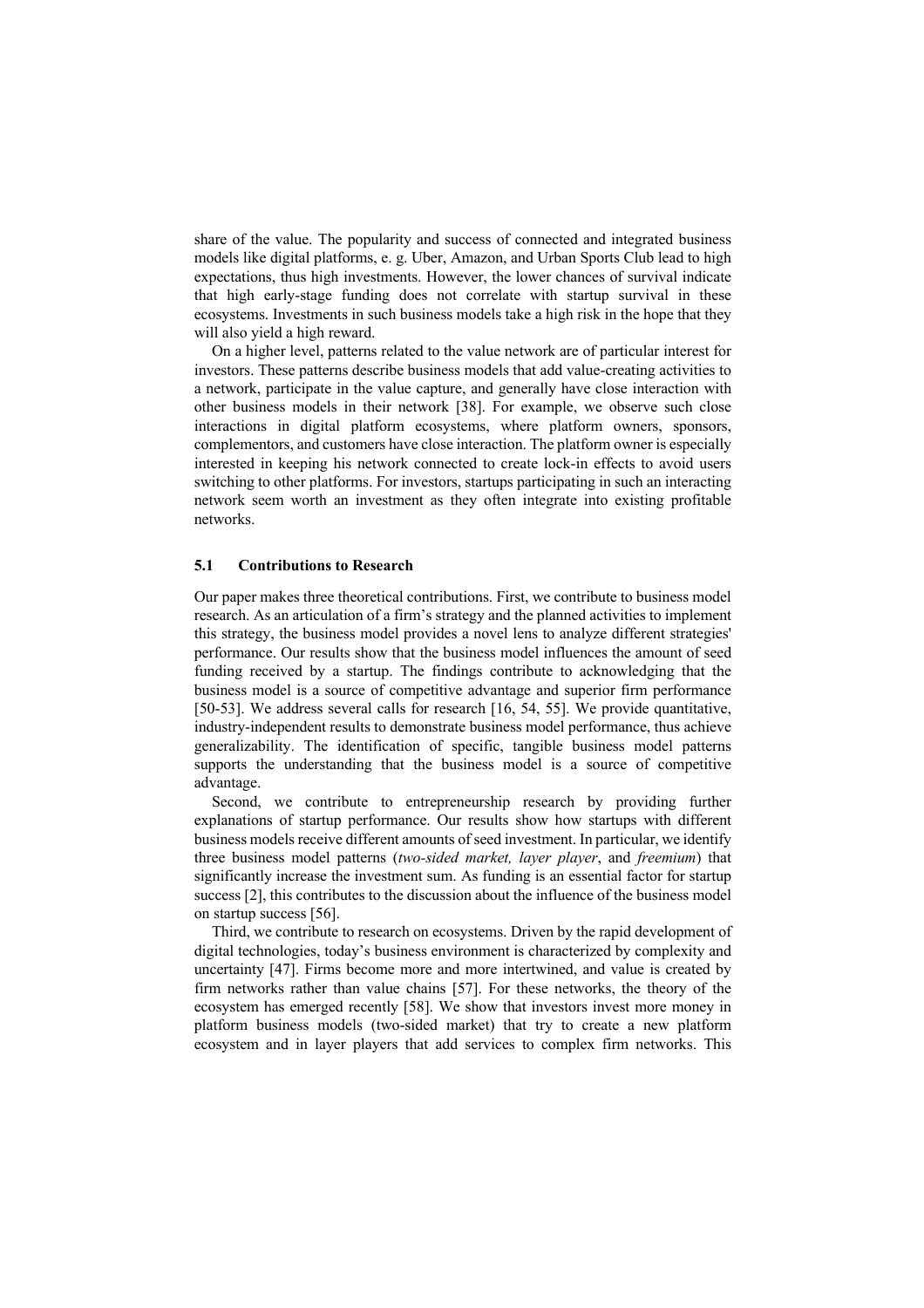supports the business model as a unit of analysis to analyze how firms create and capture value in ecosystems [59, 60].

#### **5.2 Contributions to Practice**

For practice, we provide insights from both the startup and the investor perspective. Our research provides indications for entrepreneurs when designing their business models. The knowledge that some business models receive higher startup funding than others highlights the importance of business model design. We argue that the identified patterns two-sided market, layer player, and freemium also require a higher investment, in the beginning, to get the business started and establish the startup's value proposition in the respective market. For investors, we observe a preference for business models integrated into their ecosystem. The results provide guidance for investment decisions. Depending on their risk aversion, different patterns, that we showed to receive more funding, provide higher chances of receiving a return on investment. As we discuss that the identified patterns require more capital to become successful and full commitment of the investor is needed in the early stages of the startup, early-stage investors can decide whether they can provide this investment and commitment.

#### **5.3 Limitations**

While this paper provides first insights on the effects of business model patterns on early-stage financing, it is subject to some limitations. First, the identified patterns are not the perfect way to receive seed investment. As earlier research highlights, there is no one successful business model [51, 61]. Designing a business model is as much art as systematic [12], so creativity and innovativeness play an essential part for startups to succeed. Second, the business model is a dynamic construct, thus changes over time [62]. Our research only provides a static snapshot of the business model at the time of our coding. Thus, the result may only be valid for a specific time frame, and the successful patterns in different macro-economic context may change. Third, our sample size of 72 startups limits generalizability. Even though we were able to identify significant correlations, the analysis should be repeated on a larger sample. We also focused on US startups only to account for differences in the available capital for seed investment. Thus, our results may be limited to US firms and may be compared with analysis for different markets.

#### **6 Conclusion and Future Research**

The importance of startups for an economy is often highlighted in entrepreneurship research. Startups produce innovations, create jobs, and drive economic growth. However, only a few startups survive. Seed investment is crucial for many startups, as capital is a valuable but missing resource. Also, startups can profit from the knowledge and network of their investors. This research provides an analysis of the influence of the business model on the received early-stage investments. Based on a sample of 72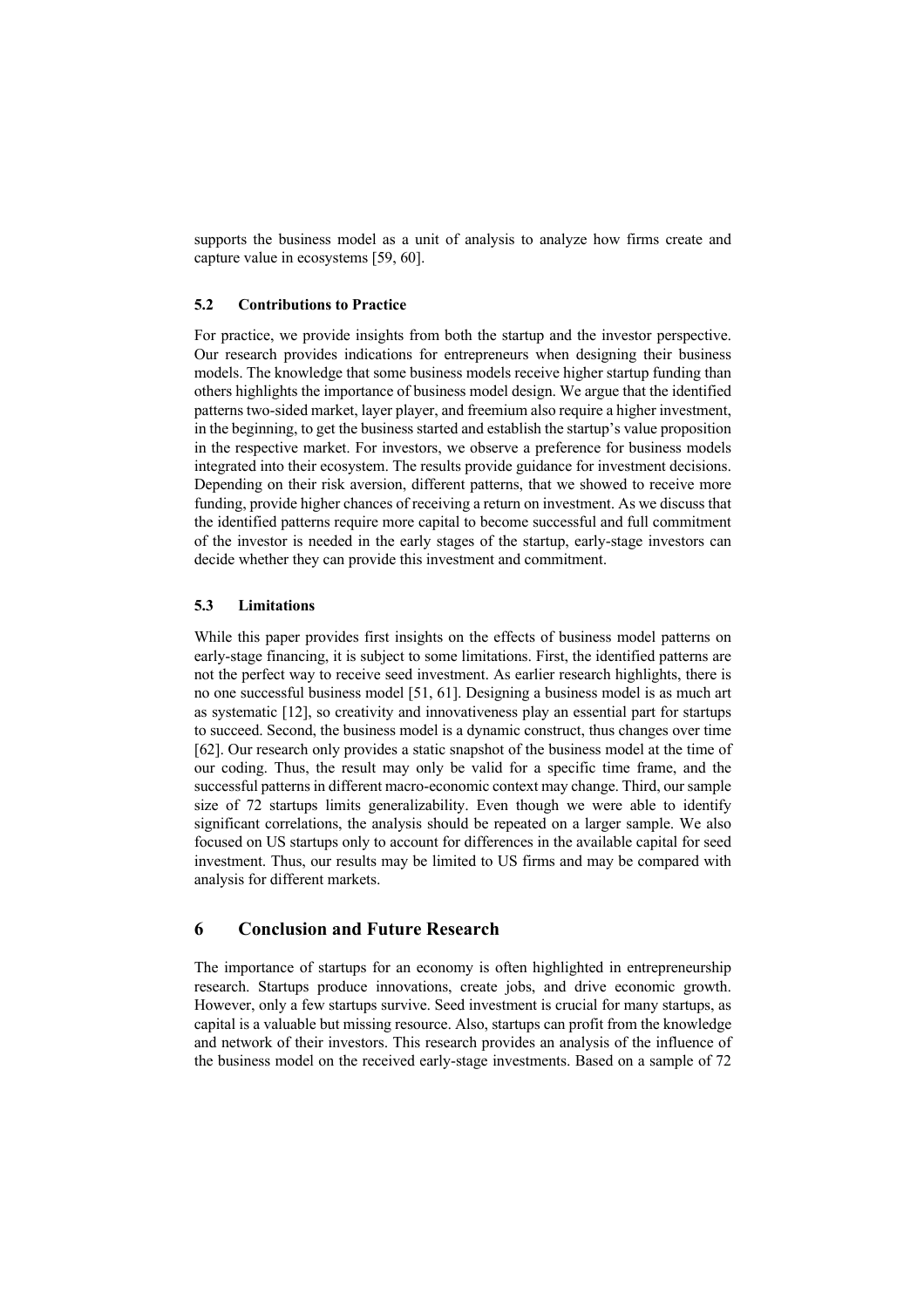US-startups, we identify three business model patterns that lead to higher seed investments: *two-sided market, layer player,* and *freemium*.

Further research should elaborate on the relationship between business models, startup funding, and startup survival [7]. The business model, need for external financing, and related firm performance change during the different stages of business development [56]. To cope with the challenge of startup success, time-series data, and control variables that account for ecosystem complexity may provide insights into this relationship and its development in different stages of the startup. Through longitudinal time-series, the evolution, adaptions, and various influences of the business model may become observable and provide a better understanding of the success and failure of startups and clarify the paradoxes in research.

### **7 Acknowledgement**

The authors would like to thank the track chairs, editors and all anonymous reviewers for their helpful comments and suggestions. We thank the German Federal Ministry for Economic Affairs and Energy for funding this research as part of the project 01MK20001B (Knowledge4Retail).

## **References**

- 1. Burnett, M.: Shark Tank. Sony Pictures Television, USA (2009)
- 2. Amara, N., Halilem, N., Traoré, N.: Adding value to companies' value chain: Role of business schools scholars. Journal of Business Research 69, 1661- 1668 (2016)
- 3. Doganova, L., Eyquem, M.: What Do Business Models Do? Innovation Devices in Technology Entrepreneurship. Research Policy 38, 1559-1570 (2009)
- 4. Fisher, G., Kotha, S., Lahiri, A.: Changing with the Times: An Integrated View of Identity, Legitimacy, and New Venture Life Cycles. Academy of Management Review 41, 383-409 (2016)
- 5. Islam, M., Fremeth, A., Marcus, A.: Signaling by early stage startups: US government research grants and venture capital funding. Journal of Business Venturing 33, 35-51 (2018)
- 6. Bachher, J.S.G., Paul D.: Financing Early Stage Technology Based Companies: Investment Criteria Used By Investors. (1996)
- 7. Antretter, T., Blohm, I., Grichnik, D.: Predicting Startup Survival from Digital Traces: Towards a Procedure for Early Stage Investors. In: International Conference on Information Systems (ICIS). (Year)
- 8. Amar, K.A., Agrawal; Alok, Choudhary: Predicting the Outcome of Startups: Less Failure, More Success. (2016)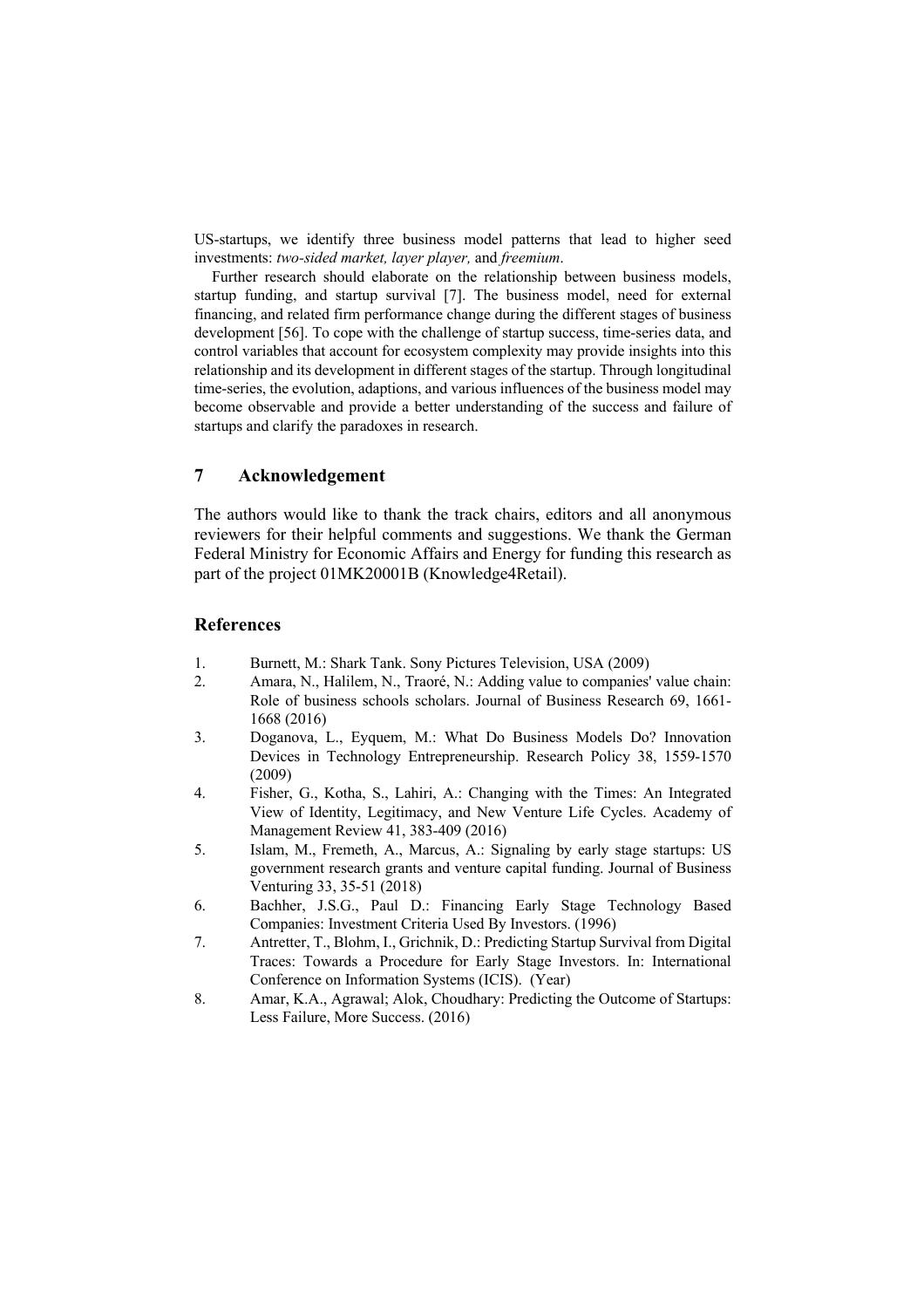- 9. Scott, E.L., Shu, P., Lubynsky, R.M.: Are 'Better' Ideas More Likely to Succeed? An Empirical Analysis of Startup Evaluation. Harvard Business School Working Papers (2015)
- 10. Saini, A.: Picking Winners: A Big Data Approach To Evaluating Startups And Making Venture Capital Investments. Massachusetts Institute of Technology (2018)
- 11. Susan C., L.R.A., Davidson;: Applications of the business model in studies of enterprise success, innovation and classification: An analysis of empirical research from 1996 to 2010. (2012)
- 12. Teece, D.J.: Business Models, Business Strategy and Innovation. Long Range Planning 43, 172-194 (2010)
- 13. Zott, C., Amit, R.: Business Model Design: An Activity System Perspective. Long Range Planning 43, 216-226 (2010)
- 14. Massa, L., Tucci, C.L., Afuah, A.: A Critical Assessment of Business Model Research. Acad. Manag. Ann. 11, 73-104 (2017)
- 15. Böhm, M., Weking, J., Fortunat, F., Mueller, S., Welpe, I., Krcmar, H.: The Business Model DNA: Towards an Approach for Predicting Business Model Success. In: 13. Internationale Tagung Wirtschaftsinformatik (WI 2017), pp. 1006 - 1020. (Year)
- 16. Zott, C., Amit, R., Massa, L.: The Business Model: Recent Developments and Future Research. Journal of Management 37, 1019-1042 (2011)
- 17. Weking, J., Böttcher, T., Hermes, S., Hein, A.: Does Business Model Matter for Startup Success? A Quantitative Analysis. In: 27th European Conference on Information Systems. (Year)
- 18. Haddad, H., Weking, J., Hermes, S., Böhm, M., Krcmar, H.: Business Model Choice Matters: How Business Models Impact Different Performance Measures of Startups. pp. 828-843 (2020)
- 19. Magretta, J.: Why business models matter. Harv. Bus. Rev. 80, 86-+ (2002)
- 20. v. Alberti-Alhtaybat, L., Al-Htaybat, K., Hutaibat, K.: A knowledge management and sharing business model for dealing with disruption: The case of Aramex. Journal of Business Research 94, 400-407 (2019)
- 21. Osiyevskyy, O., Dewald, J.: Inducements, Impediments, and Immediacy: Exploring the Cognitive Drivers of Small Business Managers' Intentions to Adopt Business Model Change. Journal of Small Business Management 53, 1011-1032 (2015)
- 22. Zott, C., Amit, R.: Business Model Design and the Performance of Entrepreneurial Firms. Organization Science 18, 181-199 (2007)
- 23. Zott, C., Amit, R.: The fit between product market strategy and business model: implications for firm performance. Strategic Management Journal 29, 1-26 (2008)
- 24. Gassmann, O., Frankenberger, K., Csik, M.: The Business Model Navigator: 55 Models That Will Revolutionise Your Business. Pearson, Harlow (2014)
- 25. Lanzolla, G., Markides, C.: A Business Model View of Strategy. Journal of Management Studies in press, 14 (2020)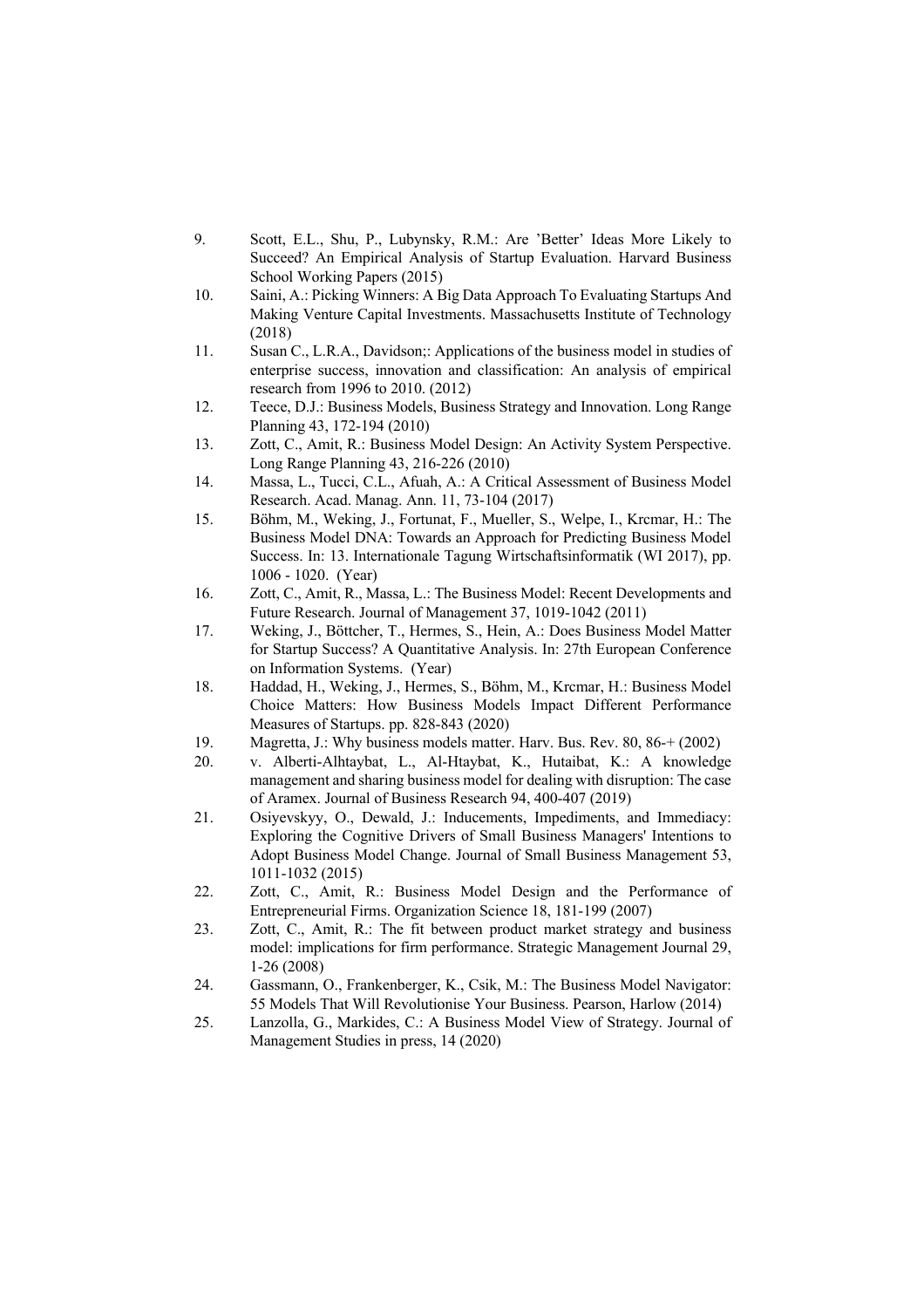- 26. Hedman, J., Kalling, T.: The business model concept: theoretical underpinnings and empirical illustrations. European Journal of Information Systems 12, 49-59 (2003)
- 27. Teece, D.J.: Business models and dynamic capabilities. Long Range Planning 51, 40-49 (2018)
- 28. Chesbrough, H.: Business Model Innovation: Opportunities and Barriers. Long Range Planning 43, 354-363 (2010)
- 29. Shafer, S.M., Smith, H.J., Linder, J.C.: The power of business models. Business Horizons 48, 199-207 (2005)
- 30. Brettel, M., Strese, S., Flatten, T.C.: Improving the performance of business models with relationship marketing efforts – An entrepreneurial perspective. European Management Journal 30, 85-98 (2012)
- 31. Kulins, C., Leonardy, H., Weber, C.: A configurational approach in business model design. Journal of Business Research 69, 1437-1441 (2016)
- 32. Andries, P., Debackere, K.: Adaptation and Performance in New Businesses: Understanding the Moderating Effects of Independence and Industry. Small Business Economics 29, 81-99 (2006)
- 33. Fu, Y., Tietz, M.A.: When do investors prefer copycats? Conditions influencing the evaluation of innovative and imitative ventures. Strategic Entrepreneurship Journal 13, 529-551 (2019)
- 34. Cavallo, A., Ghezzi, A., Dell'era, C. and Pellizzoni, E.: Fostering Digital Entrepreneurship from startup to scaleup: The role of Venture Capital funds and Angel Groups. (2019)
- 35. Marra, A., Antonelli, P., Dell'Anna, L., Pozzi, C.: A network analysis using metadata to investigate innovation in clean-tech – Implications for energy policy. Energy Policy 86, 17 (2015)
- 36. Sheskin, D.: Handbook of Parametric and Nonparametric Statistical Procedures. CRC Press, Boca Raton (2004)
- 37. Remane, G., Hanelt, A., Tesch, J., Kolbe, L.: The Business Model Pattern Database — A Tool For Systematic Business Model Innovation. International Journal of Innovation Management 21, (2017)
- 38. Weking, J., Hein, A., Böhm, M., Krcmar, H.: A hierarchical taxonomy of business model patterns. Electronic Markets (2018)
- 39. Osterwalder, A., Pigneur, Y.: Business model generation: a handbook for visionaries, game changers, and challengers. Osterwalder & Pigneur, Amsterdam (2010)
- 40. Althouse, A.D., Soman, P.: Understanding the true significance of a P value. Journal of Nuclear Cardiology 24, 191-194 (2017)
- 41. Pati, R.K., Nandakumar, M.K., Ghobadian, A., Ireland, R.D., O'Regan, N.: Business model design–performance relationship under external and internal contingencies: Evidence from SMEs in an emerging economy. Long Range Planning 51, 750-769 (2018)
- 42. Kim, S.K., Min, S.: Business Model Innovation Performance: When does Adding a New Business Model Benefit an Incumbent? Strategic Entrepreneurship Journal 9, 34-57 (2015)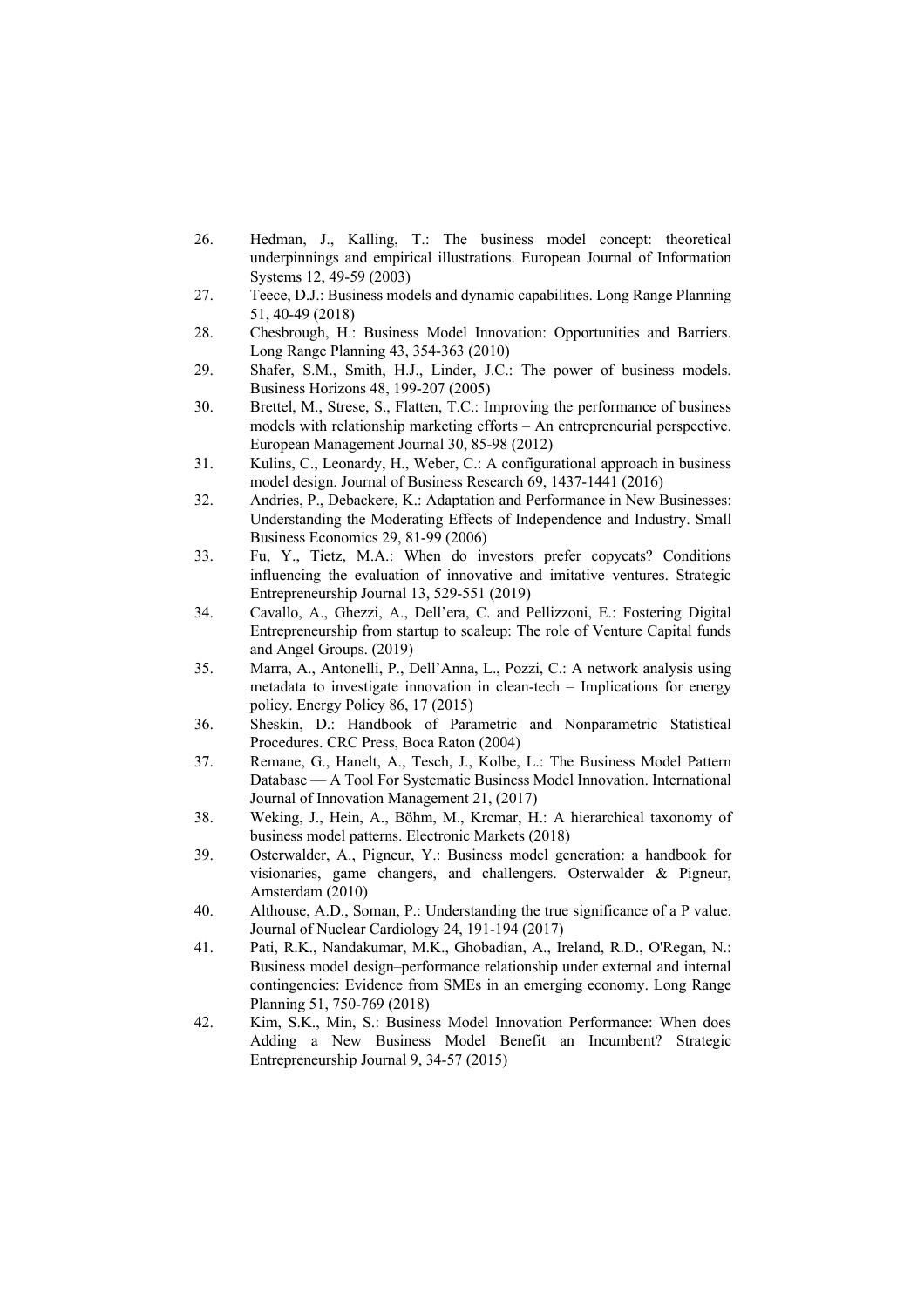- 43. Morris, M.H., Shirokova, G., Shatalov, A.: The Business Model and Firm Performance: The Case of Russian Food Service Ventures. Journal of Small Business Management 51, 46-65 (2013)
- 44. Tavassoli, S.A.M., Bengtsson, L.: The Role of Business Model Innovation for Product Innovation Performance. Int. J. Innov. Manage. 22, (2018)
- 45. Park, Y., Mithas, S.: Organized Complexity of Digital Business Strategy: A Configurational Perspective. MIS Quarterly 44, 85-127 (2020)
- 46. Zhang, M., Chen, H., Lyytinen, K.: PRINCIPLES OF ORGANIZATIONAL CO-EVOLUTION OF BUSINESS AND IT: A COMPLEXITY PERSPECTIVE. 27th European Conference on Information Systems (ECIS), Stockholm & Uppsala, Sweden (2019)
- 47. Benbya, H., Nan, N., Tanriverdi, H., Yoo, Y.: Complexity and Information Systems Research in the Emerging Digital World. MIS Quarterly (2020)
- 48. Tanriverdi, H., Rai, A., Venkatraman, N.: Research Commentary—Reframing the Dominant Quests of Information Systems Strategy Research for Complex Adaptive Business Systems. Information Systems Research 21, 822-834 (2010)
- 49. Schilling, M.A.: Technology Success and Failure in Winner-Take-All Markets: The Impact of Learning Orientation, Timing, and Network Externalities. The Academy of Management Journal 45, 387-398 (2002)
- 50. Amit, R., Zott, C.: Value Creation in E-Business. Strategic Management Journal 22, 493-520 (2001)
- 51. Brea-Solís, H., Casadesus-Masanell, R., Grifell-Tatjé, E.: Business Model Evaluation: Quantifying Walmart's Sources of Advantage. Strategic Entrepreneurship Journal 9, 12-33 (2015)
- 52. Casadesus-Masanell, R., Zhu, F.: Business model innovation and competitive imitation: The case of sponsor-based business models. Strategic Management Journal 34, 464-482 (2013)
- 53. Böttcher, T., Weking, J.: Identifying Antecedents & Outcomes of Digital Business Model Innovation. 28th European Conference on Information Systems, Marrakesh (2020)
- 54. Lambert, S., Davidson, R.: Applications of the business model in studies of enterprise success, innovation and classification: An analysis of empirical research from 1996 to 2010. European Management Journal 31, 668-681 (2013)
- 55. Al-Debei, M.M., Avison, D.: Developing a unified framework of the business model concept. European Journal of Information Systems 19, 359-376 (2010)
- 56. George, G., Bock, A.J.: The Business Model in Practice and its Implications for Entrepreneurship Research. Entrepreneurship Theory and Practice 35, 83- 111 (2011)
- 57. Coltman, T., Tallon, P., Sharma, R., Queiroz, M.: Strategic IT alignment: twenty-five years on. Journal of Information Technology 30, 91-100 (2015)
- 58. Jacobides, M.G., Cennamo, C., Gawer, A.: Towards a Theory of Ecosystems. Strategic Management Journal 39, 2255-2276 (2018)